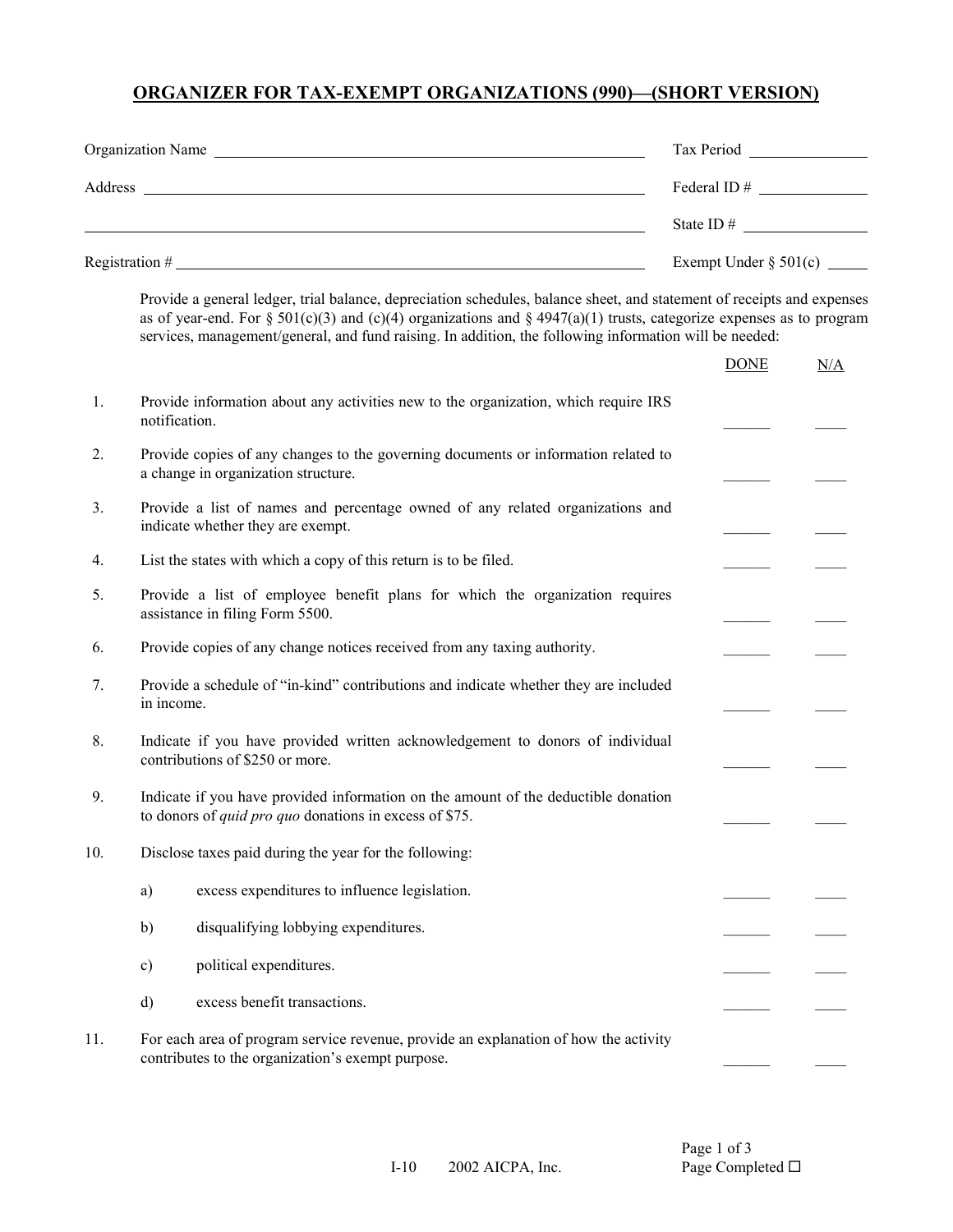#### **ORGANIZER FOR TAX-EXEMPT ORGANIZATIONS (990)—(SHORT VERSION)**

|     |                                                                                                                                                                                                                                                                                           | <b>DONE</b> | N/A |
|-----|-------------------------------------------------------------------------------------------------------------------------------------------------------------------------------------------------------------------------------------------------------------------------------------------|-------------|-----|
| 12. | Attach information related to the income and expenses from unrelated business<br>income.                                                                                                                                                                                                  |             |     |
| 13. | Provide a list of investments at year-end including cost and market value of each<br>item.                                                                                                                                                                                                |             |     |
| 14. | Provide copies of all K-1s received.                                                                                                                                                                                                                                                      |             |     |
| 15. | Provide copies of all royalty agreements.                                                                                                                                                                                                                                                 |             |     |
| 16. | Provide a schedule of donors who gave property with a value of at least \$5,000.                                                                                                                                                                                                          |             |     |
| 17. | Provide a schedule of the three largest fund raising events, describe the event and<br>indicate the amount raised. (Attach a copy of fundraising materials.)                                                                                                                              |             |     |
| 18. | Prepare a statement describing the services provided under the four largest program<br>services offered by the organization.                                                                                                                                                              |             |     |
| 19. | How many employees were on the payroll as of March 12th?                                                                                                                                                                                                                                  |             |     |
| 20. | Provide a schedule of wages/compensation, deferred compensation and expense<br>account payments for all officers, directors, trustees, key employees and advisors.<br>Include a schedule of time devoted to fundraising, management, exempt purpose and<br>average hours worked per week. |             |     |
| 21. | Provide a list of names and addresses of employees (other than officers) who<br>received compensation in excess of \$50,000.                                                                                                                                                              |             |     |
| 22. | Provide a list of officers, directors or key employees who received \$10,000 or more<br>in compensation from a related entity.                                                                                                                                                            |             |     |
| 23. | Provide a list of names and addresses of individuals/entities providing professional<br>services to the organization at fees in excess of \$50,000.                                                                                                                                       |             |     |
| 24. | Provide information including amounts expended regarding legislative, lobbying or<br>political activities during the year.                                                                                                                                                                |             |     |
| 25. | Provide details regarding all transactions with a trustee, director, principal officer, or<br>creator of the organization.                                                                                                                                                                |             |     |
| 26. | Provide the amount of initiation fees and capital contributions for $\S 501(c)(7)$<br>organizations.                                                                                                                                                                                      |             |     |
| 27. | Attach a detailed computation of the 85% qualification test for $\S 501(c)(12)$<br>organizations.                                                                                                                                                                                         |             |     |
| 28. | For public interest law firms—attach a list of cases litigated during the year and<br>describe the benefit to the general public.                                                                                                                                                         |             |     |

29. How many additional copies of the return are needed?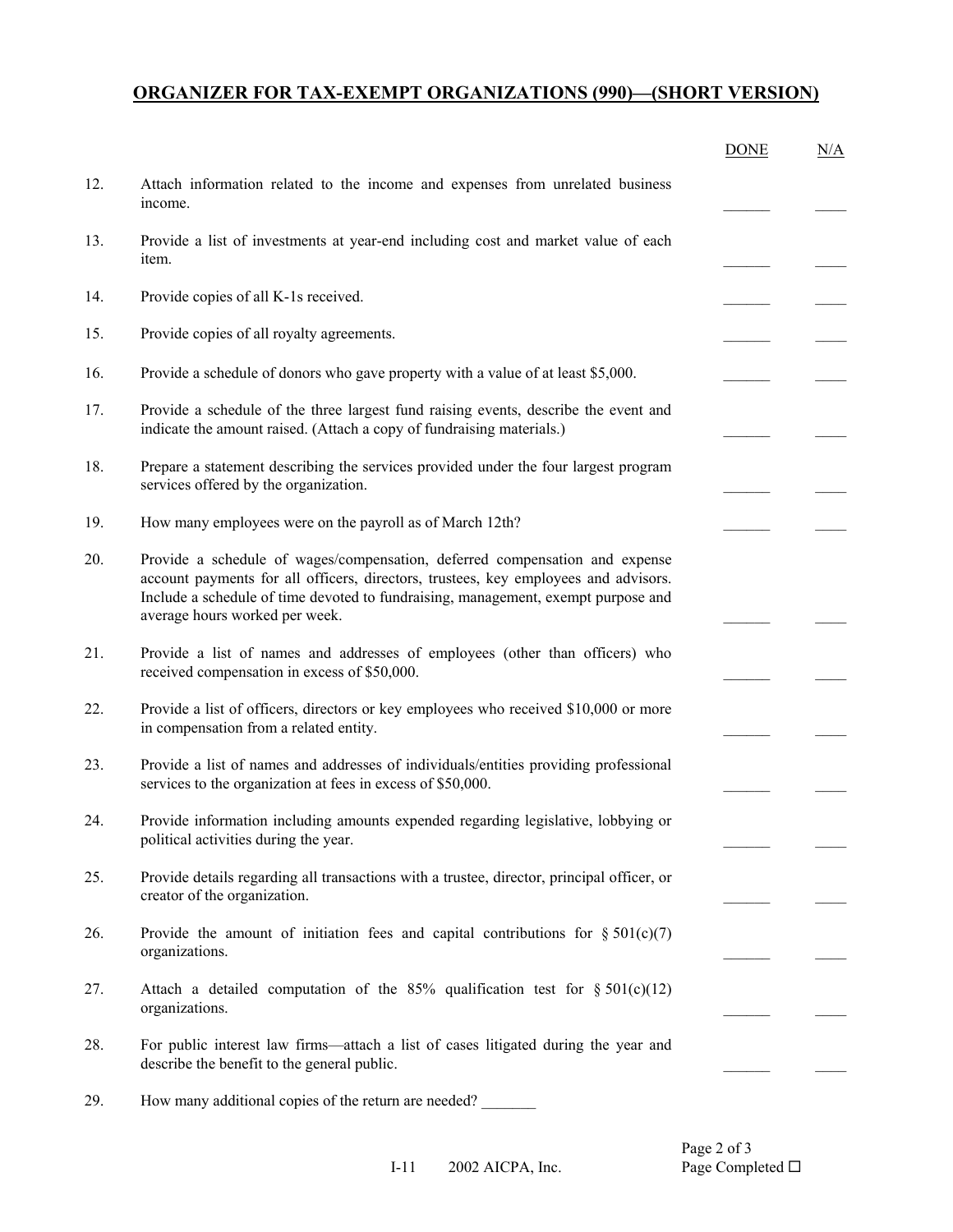# **ORGANIZER FOR TAX-EXEMPT ORGANIZATIONS (990)—(SHORT VERSION)**

|     |                                                                                                            | <b>DONE</b> | N/A |
|-----|------------------------------------------------------------------------------------------------------------|-------------|-----|
| 30. | Indicate if you have three years returns and the exemption application available for<br>public inspection. |             |     |
| 31. | Additional information:                                                                                    |             |     |
|     |                                                                                                            |             |     |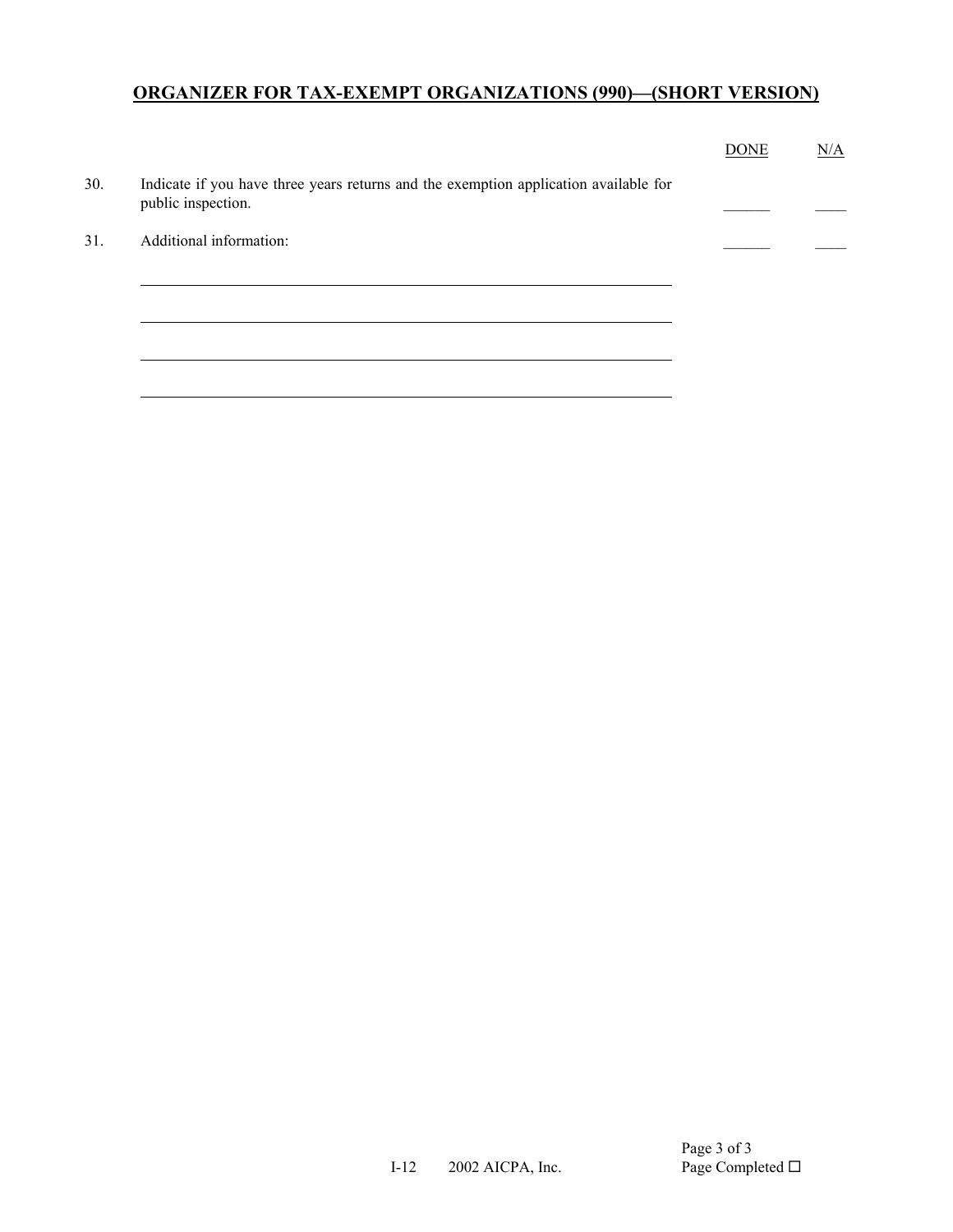| ORGANIZATION NAME        |  |
|--------------------------|--|
| <b>ADDRESS</b>           |  |
|                          |  |
| <b>TAX YEAR ENDING</b>   |  |
| FEDERAL ID#              |  |
| STATE ID $#$             |  |
| <b>REGISTRATION#</b>     |  |
| EXEMPT UNDER $\S$ 501(c) |  |

This organizer is designed to assist you in gathering the information needed to prepare the organization's current year tax returns. Complete the organizer and answer all questions. Should you have questions regarding any items, please call.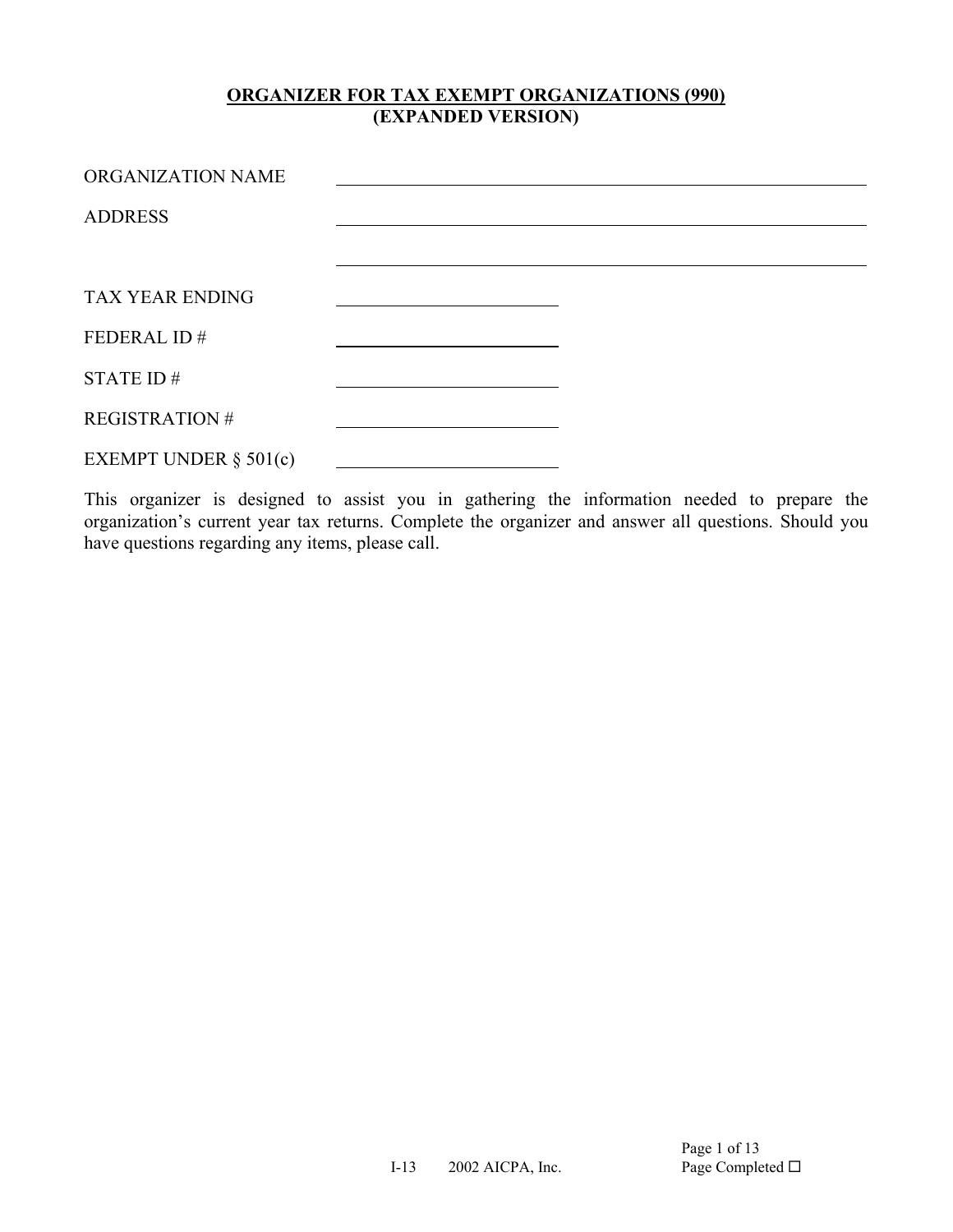Provide a copy of the organization's general ledger, trial balance, depreciation schedules, balance sheet, and statement of revenues and expenses as of year-end. For  $\S 501(c)(3)$  and  $(c)(4)$  organizations and  $\S 4947(a)(1)$  trusts, categorize expenses as to program services, management/general and fund raising. In addition, the following information will be needed:

| $YES$ NO N/A |  |  |
|--------------|--|--|
|--------------|--|--|

 $\frac{1}{2}$  ,  $\frac{1}{2}$  ,  $\frac{1}{2}$  ,  $\frac{1}{2}$ 

 $\frac{1}{2}$  ,  $\frac{1}{2}$  ,  $\frac{1}{2}$  ,  $\frac{1}{2}$ 

 $\frac{1}{2}$  ,  $\frac{1}{2}$  ,  $\frac{1}{2}$  ,  $\frac{1}{2}$ 

 $\frac{1}{2}$  ,  $\frac{1}{2}$  ,  $\frac{1}{2}$  ,  $\frac{1}{2}$ 

#### 100) GENERAL INFORMATION

- 101) If this is the first year we will prepare the tax return(s), provide the following from your file or your prior accountant:
	- tax returns for the prior three years.
	- depreciation schedules.
	- IRS notification of exempt status.
	- application for Exemption, Form 1023 or 1024.
	- IRS determination letter for any qualified retirement plans.
	- 102) Is the organization's address different from last year?
	- 103) List the names and telephone numbers of the organization's advisors.

|                 | Name | Telephone |
|-----------------|------|-----------|
| Attorney        |      |           |
| Banker          |      |           |
| Insurance Agent |      |           |
| <b>Broker</b>   |      |           |

- 104) List the states with which a copy of this return will be filed.
- 105) Did the organization engage in any activity not previously reported to the IRS? If yes, provide a detailed description of each activity.
- 106) Were any changes made in the organizing or governing documents? If yes, attach a copy of the changes and indicate if they have been reported to the IRS.
- 107) Did the organization undergo a liquidation, dissolution, termination, or substantial contraction during the year? If yes, provide details.
- 108) Is the organization related (other than by association with a statewide or nationwide organization) through common membership, governing bodies, trustees, officers, etc., to any other organization? If yes, enter the name of the organization and indicate if it is exempt or non-exempt.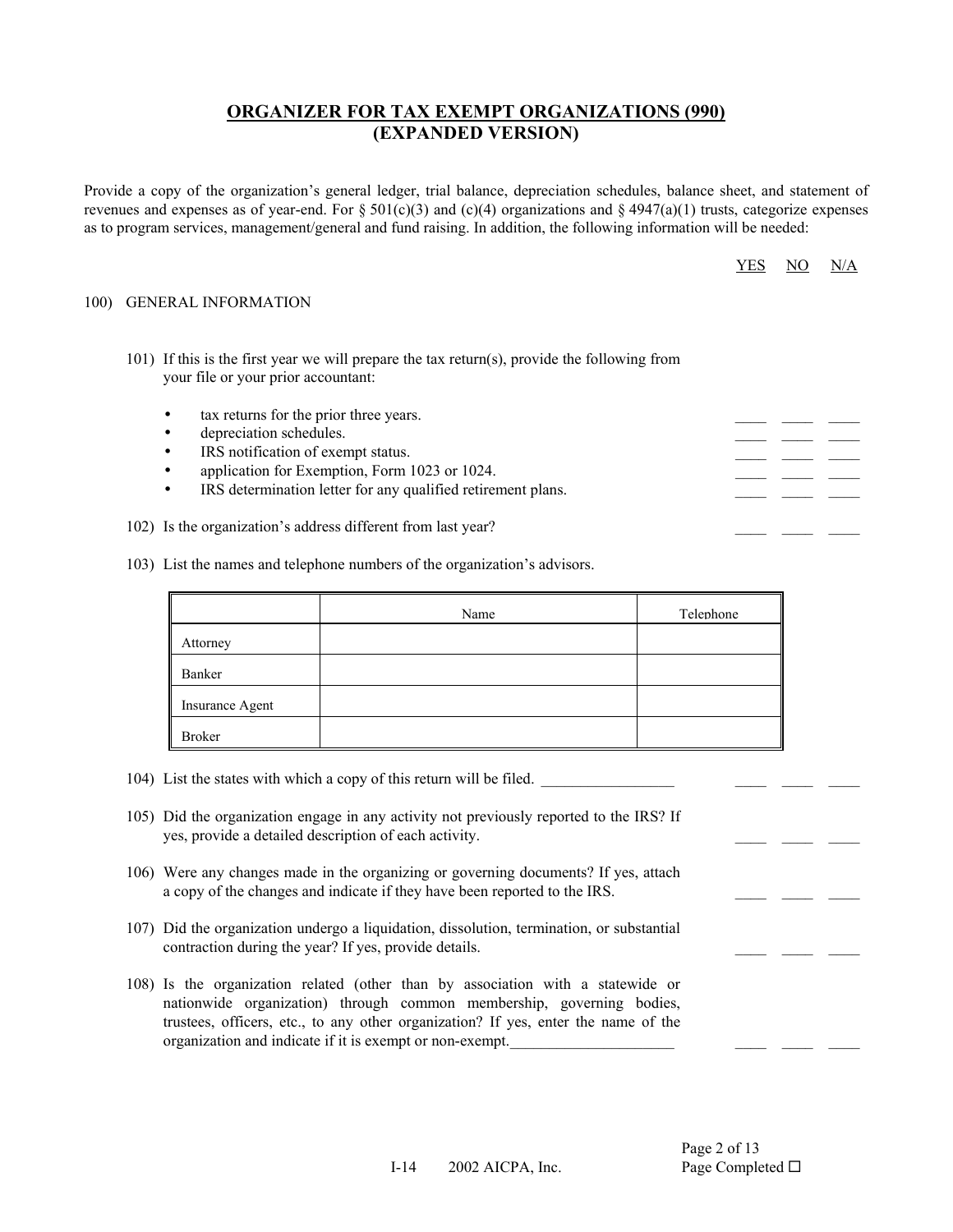|                                                                                                                                                                                                                                                                                                                                                          | <b>YES</b> | NO | N/A |
|----------------------------------------------------------------------------------------------------------------------------------------------------------------------------------------------------------------------------------------------------------------------------------------------------------------------------------------------------------|------------|----|-----|
| 109) Does the organization provide fringe benefits to employees such as health<br>insurance, group term life insurance, education assistance, expense allowances, or<br>personal use of organization owned real or tangible personal property? If yes, list<br>the benefits provided.                                                                    |            |    |     |
| 110) Did the organization include taxable fringe benefits as compensation in employee<br>W-2 forms and, if applicable, subject such amounts to payroll taxes?                                                                                                                                                                                            |            |    |     |
| 111) Does the organization sponsor any of the following employee benefit plans?                                                                                                                                                                                                                                                                          |            |    |     |
| .1) Qualified retirement plan(s)?<br>If yes, are we to prepare Form 5500?<br>Number of plans:                                                                                                                                                                                                                                                            |            |    |     |
| $.2)$ SEP plan?                                                                                                                                                                                                                                                                                                                                          |            |    |     |
| If yes, are we to calculate contribution?                                                                                                                                                                                                                                                                                                                |            |    |     |
| .3) Cafeteria plan?<br>If yes, are we to prepare Form 5500?                                                                                                                                                                                                                                                                                              |            |    |     |
| .4) Non-qualified retirement plan(s)?<br>Number of plans:                                                                                                                                                                                                                                                                                                |            |    |     |
| .5) Other employee benefit plans not described above?<br>If yes, please describe:                                                                                                                                                                                                                                                                        |            |    |     |
| 112) Has the organization been notified of any changes to previous returns by any<br>taxing authority? If yes, provide copies of all correspondence.                                                                                                                                                                                                     |            |    |     |
| 113) Has the organization posted the results of tax changes in its general ledger?                                                                                                                                                                                                                                                                       |            |    |     |
| 114) Did the organization establish any new general ledger accounts during the tax<br>year? If yes, provide a list with a brief explanation of each account.                                                                                                                                                                                             |            |    |     |
| 115) Did the organization receive donated services or the use of materials, equipment,<br>or facilities at no charge or at substantially less than fair rental value? If yes,<br>provide a detailed list indicating the value of each item and whether it is included<br>in revenue and expense.                                                         |            |    |     |
| 116) Did the organization solicit any contributions or gifts that were not tax deductible?<br>If yes, did the organization include with every solicitation an express statement<br>that such contributions or gifts were not tax deductible?                                                                                                             |            |    |     |
| 117) For each of the four largest programs services offered by the organization, prepare<br>a statement that fully describes the services provided, the number of persons<br>benefited and other achievements of the program. For $\S$ § 501(c)(3) and (4)<br>organizations, identify the amount of any grants paid to others as part of the<br>program. |            |    |     |
|                                                                                                                                                                                                                                                                                                                                                          |            |    |     |

Page 3 of 13<br>Page Completed  $\Box$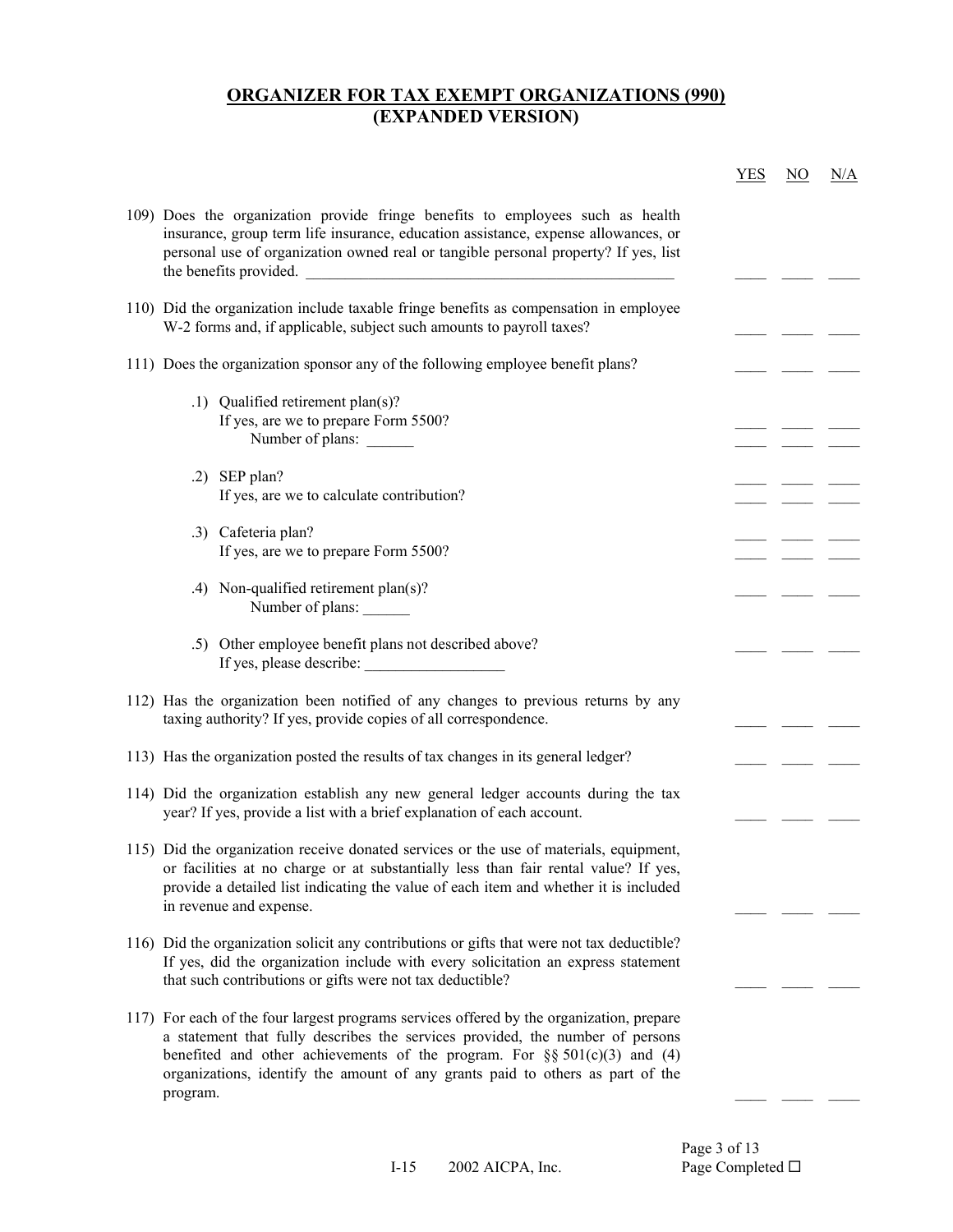YES NO N/A

 $\frac{1}{2}$  ,  $\frac{1}{2}$  ,  $\frac{1}{2}$  ,  $\frac{1}{2}$ 

 $\frac{1}{2}$  ,  $\frac{1}{2}$  ,  $\frac{1}{2}$  ,  $\frac{1}{2}$ 

 $\frac{1}{2}$  ,  $\frac{1}{2}$  ,  $\frac{1}{2}$  ,  $\frac{1}{2}$ 

 $\frac{1}{2}$  ,  $\frac{1}{2}$  ,  $\frac{1}{2}$  ,  $\frac{1}{2}$ 

 118) Complete the following schedule for all officers, directors, trustees and key employees of the organization as of the last day of the tax year.

| Name, Address & Title | Average Hours Worked Per<br>Week & Percentage of Time<br>Devoted to:<br>A) Fundraising<br>B) Management<br>C) Exempt Purposes | Compensation | Contribution<br>to Employee<br><b>Benefit Plans</b> | Expense<br>Account<br>and Other<br>Allowances |
|-----------------------|-------------------------------------------------------------------------------------------------------------------------------|--------------|-----------------------------------------------------|-----------------------------------------------|
|                       |                                                                                                                               |              |                                                     |                                               |
|                       |                                                                                                                               |              |                                                     |                                               |
|                       |                                                                                                                               |              |                                                     |                                               |
|                       |                                                                                                                               |              |                                                     |                                               |
|                       |                                                                                                                               |              |                                                     |                                               |

- 119) Did any officer, director, trustee or key employee receive \$10,000 or more in compensation from a related entity?
- 120) Did you incur any expenses to influence legislation, lobbying or other political activities during the year?
- .1) If yes, provide a schedule of expenses and indicate to which accounts those expenses were posted.
	- .2) Disclose taxes paid during the year for the following:
		- a) excess expenditures to influence legislation
		- b) disqualifying lobby expenditures
		- c) political expenditures
		- d) excess benefit transactions
	- .3) Has the organization elected to pay the proxy tax?
	- 121) For  $\S 501(c)(3)$  organizations, did the organization file Form 5678, Election/Revocation of Election by an Eligible  $\S 501(c)(3)$  Organization to Influence Legislation?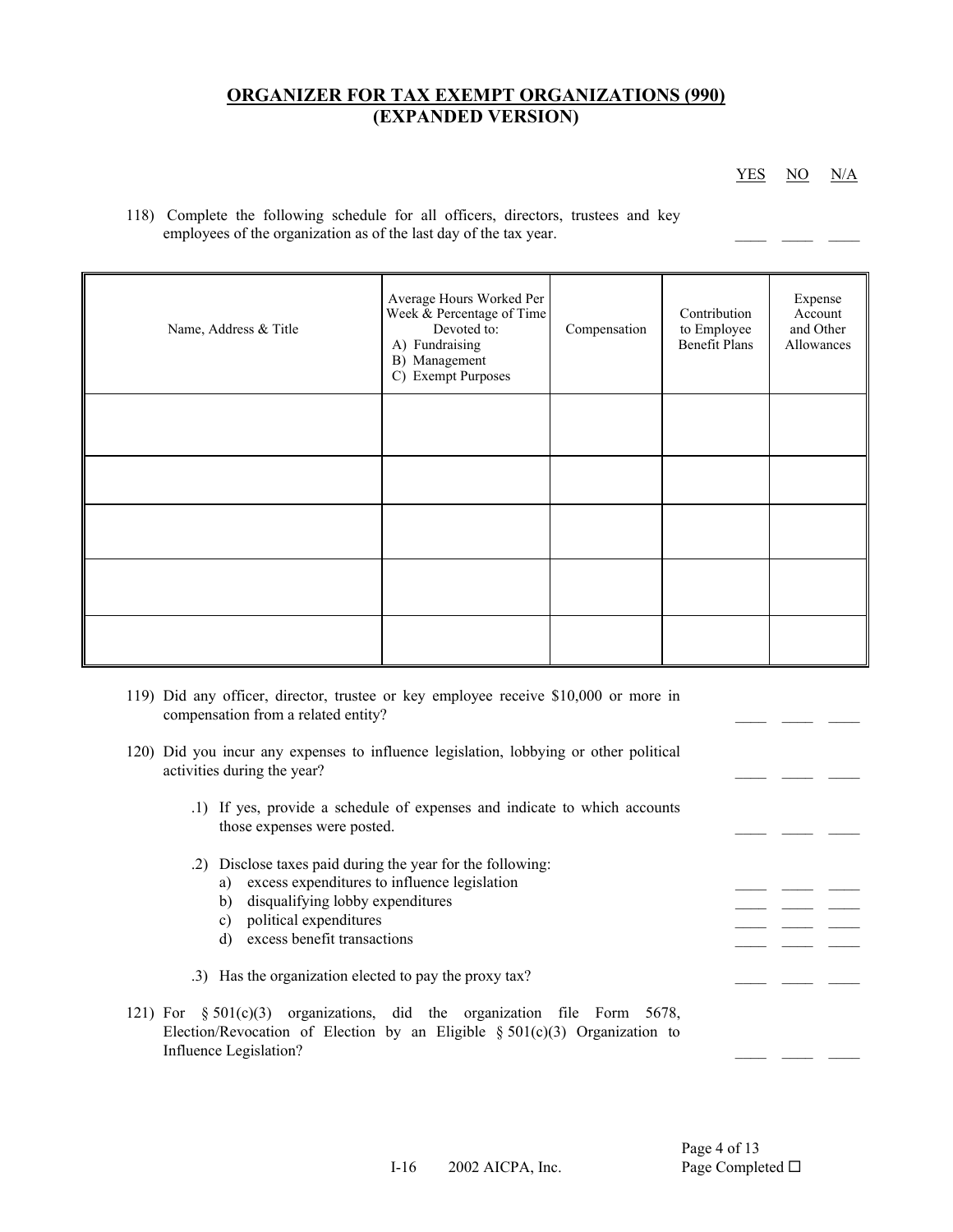|                                                                                                                                                                                                                           |                                                                                                                                                      |                                                                               |                 | <b>YES</b>            | NO | N/A |  |  |  |  |
|---------------------------------------------------------------------------------------------------------------------------------------------------------------------------------------------------------------------------|------------------------------------------------------------------------------------------------------------------------------------------------------|-------------------------------------------------------------------------------|-----------------|-----------------------|----|-----|--|--|--|--|
| 122) For $\S$ 501(c)(7) organizations (clubs):                                                                                                                                                                            |                                                                                                                                                      |                                                                               |                 |                       |    |     |  |  |  |  |
| yes, indicate the amount. \$                                                                                                                                                                                              |                                                                                                                                                      | .1) Did the organization receive initiation fees or capital contributions? If |                 |                       |    |     |  |  |  |  |
|                                                                                                                                                                                                                           | facilities? If yes, indicate the amount. \$                                                                                                          | .2) Did the organization receive gross receipts for public use of club        |                 |                       |    |     |  |  |  |  |
| religion?                                                                                                                                                                                                                 | .3) Does the club's governing instrument or any written policy statement<br>provide for discrimination against any person because of race, color, or |                                                                               |                 |                       |    |     |  |  |  |  |
| 123) For $\S 501(c)(12)$ organizations, attach a detailed computation of the 85%<br>qualification test, including a detailed listing of gross income received from: (1)<br>members or shareholders and (2) other sources. |                                                                                                                                                      |                                                                               |                 |                       |    |     |  |  |  |  |
| 124) For public interest law firms, attach information describing each case litigated<br>during the year or still in litigation. Describe how the litigation will benefit the<br>general public.                          |                                                                                                                                                      |                                                                               |                 |                       |    |     |  |  |  |  |
| complete the following:                                                                                                                                                                                                   | 125) Does the organization have a taxable first or second-tier subsidiary? If yes,                                                                   |                                                                               |                 |                       |    |     |  |  |  |  |
| Name, Address, and TIN<br>of Corporation or Partnership                                                                                                                                                                   | Percentage of<br>Ownership Interest                                                                                                                  | Nature of Business Activities                                                 | Total<br>Income | End-of-year<br>Assets |    |     |  |  |  |  |
| 1)                                                                                                                                                                                                                        |                                                                                                                                                      |                                                                               |                 |                       |    |     |  |  |  |  |
| 2)                                                                                                                                                                                                                        |                                                                                                                                                      |                                                                               |                 |                       |    |     |  |  |  |  |
| 3)                                                                                                                                                                                                                        |                                                                                                                                                      |                                                                               |                 |                       |    |     |  |  |  |  |
| 4)                                                                                                                                                                                                                        |                                                                                                                                                      |                                                                               |                 |                       |    |     |  |  |  |  |
| 5)                                                                                                                                                                                                                        |                                                                                                                                                      |                                                                               |                 |                       |    |     |  |  |  |  |
|                                                                                                                                                                                                                           |                                                                                                                                                      |                                                                               |                 |                       |    |     |  |  |  |  |
| 126) Did the organization have unrelated business taxable income (UBTI) as a result of<br>the operation of a trade or business not related to the organization's exempt<br>function?                                      |                                                                                                                                                      |                                                                               |                 |                       |    |     |  |  |  |  |
| Note: UBTI is one of the most critical issues within tax exempt organization reporting.<br>Provide complete information related to your revenue sources to allow proper<br>determination of the income classification.    |                                                                                                                                                      |                                                                               |                 |                       |    |     |  |  |  |  |
| 127) Provide copies of all Schedules K-1 received.                                                                                                                                                                        |                                                                                                                                                      |                                                                               |                 |                       |    |     |  |  |  |  |
| 128) Provide copies of all royalty agreements.                                                                                                                                                                            |                                                                                                                                                      |                                                                               |                 |                       |    |     |  |  |  |  |

I-17 © 2002 AICPA, Inc. Page Completed □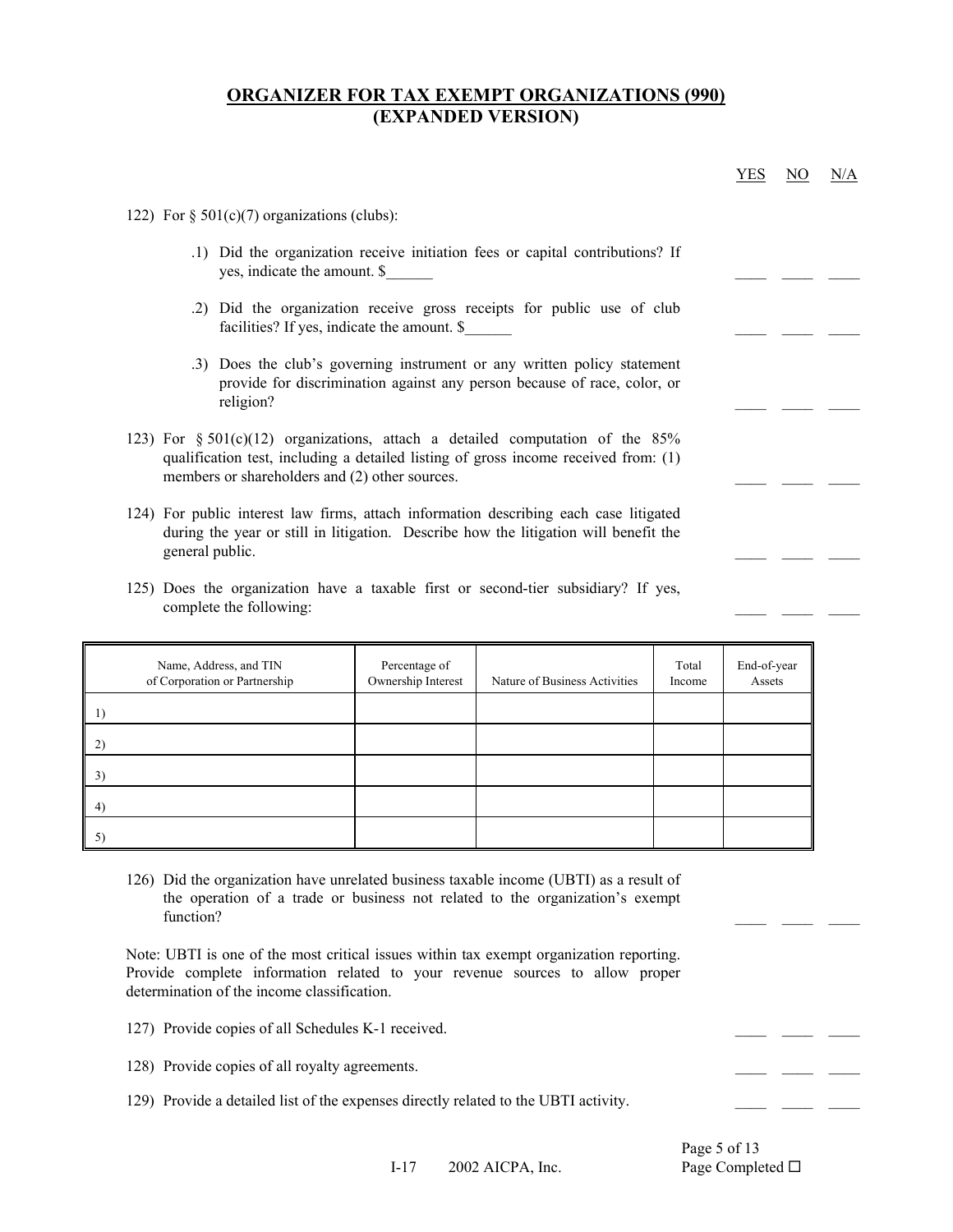|       |                                                                                                                                                                                                             | <b>YES</b> | NO. | N/A |
|-------|-------------------------------------------------------------------------------------------------------------------------------------------------------------------------------------------------------------|------------|-----|-----|
|       | 130) Provide a detailed list and explanation of the allocation method of general<br>expenses allocated to UBTI.                                                                                             |            |     |     |
|       | 131) Have cash receipts for UBTI activities over \$10,000 been reported on Form 8300?                                                                                                                       |            |     |     |
|       | 132) How many additional copies of the return are needed?                                                                                                                                                   |            |     |     |
|       | 133) Provide a list, including amounts paid by year of contribution, of persons who<br>contributed \$5,000 or more to the organization. Label each page of the list as "Not<br>Open For Public Inspection." |            |     |     |
|       | 134) Did the organization comply with the public inspection rules?                                                                                                                                          |            |     |     |
|       | 135) Did the organization provide a copy of its exemption application and/or Form 990<br>to anyone who requested it?                                                                                        |            |     |     |
|       | 136) Provide a list of independent contractors, other than professionals such as<br>attorneys and accountants. Indicate amounts paid, nature of work performed and<br>normal working hours.                 |            |     |     |
|       | 137) Did the organization file all necessary Forms 1099, 1098?                                                                                                                                              |            |     |     |
| 200). | §§ 501(c)(3), 501(e), (f) & (k) ORGANIZATIONS AND § 4947(a)(1) TRUSTS                                                                                                                                       |            |     |     |
|       | 201) Did the organization pay compensation in excess of \$50,000 to any employee<br>other than officers directors and/or trustees? If yes complete the following                                            |            |     |     |

|  |  | schedule for the five highest paid employees. |  |  | other than officers, directors and/or trustees? If yes, complete the following |  |
|--|--|-----------------------------------------------|--|--|--------------------------------------------------------------------------------|--|
|  |  |                                               |  |  |                                                                                |  |

| Name and Address of Employees<br>Paid More Than \$50,000 | Title and Average Hours Per<br>Week Devoted to Position | Compensation | Contributions to Employee<br>Benefit Plans | <b>Expense Account</b><br>and Other<br>Allowances |
|----------------------------------------------------------|---------------------------------------------------------|--------------|--------------------------------------------|---------------------------------------------------|
|                                                          |                                                         |              |                                            |                                                   |
| 2)                                                       |                                                         |              |                                            |                                                   |
| 3)                                                       |                                                         |              |                                            |                                                   |
| 4)                                                       |                                                         |              |                                            |                                                   |
| 5)                                                       |                                                         |              |                                            |                                                   |
| Total number of other employees paid<br>over \$50,000    |                                                         |              |                                            |                                                   |

 202) Did the organization's board approve all compensation, including fringe benefits, travel and loans to all officers, directors and trustees? If yes, provide a copy of the minutes where this action was taken.

 $\frac{1}{2}$  ,  $\frac{1}{2}$  ,  $\frac{1}{2}$  ,  $\frac{1}{2}$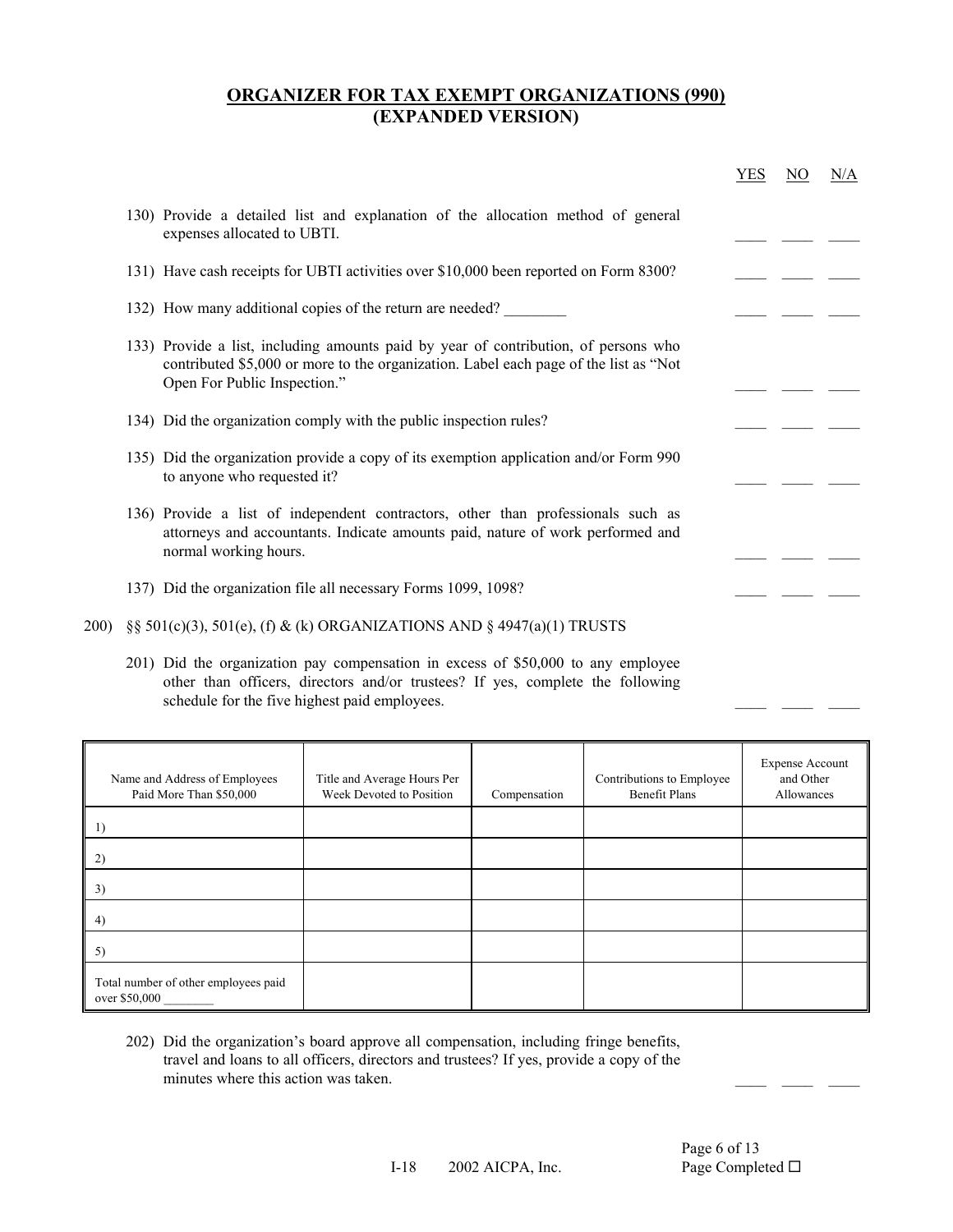YES NO N/A

 $\frac{1}{2}$  ,  $\frac{1}{2}$  ,  $\frac{1}{2}$  ,  $\frac{1}{2}$ 

 $\frac{1}{2}$  ,  $\frac{1}{2}$  ,  $\frac{1}{2}$  ,  $\frac{1}{2}$ 

 203) Did the organization pay any individuals or companies in excess of \$50,000 for professional services? If yes, complete the following schedule for the five highest paid service providers.

| Name and Address of Persons Paid More Than \$50,000                         | Type of Service | Compensation |
|-----------------------------------------------------------------------------|-----------------|--------------|
|                                                                             |                 |              |
|                                                                             |                 |              |
|                                                                             |                 |              |
|                                                                             |                 |              |
| Total number of others receiving over \$50,000 for professional<br>services |                 |              |

- 204) How many employees were on the payroll as of March 12th?
- 205) Provide the actual cash receipts from public support. \$

|  | 206) During the tax year, has the organization, either directly or indirectly, engaged in |
|--|-------------------------------------------------------------------------------------------|
|  | any of the following acts with a trustee, director, principal officer or creator of the   |
|  | organization or any taxable organization or corporation with which such person is         |
|  | affiliated as an officer, director, trustee, majority owner, or principal beneficiary?    |
|  | If yes, provide an explanation of the transaction(s):                                     |

- .1) sale, exchange or lease of property.
- .2) lending of money or other extension of credit.
- .3) furnishing of goods, services, or facilities.
- .4) payment of compensation or payment or reimbursement of expenses if more than \$1,000.
	- .5) transfer any part of the organization's income or assets? If yes, describe:
- 207) Does the organization make grants for scholarships, fellowships, student loans, etc.? If yes, provide a statement explaining how the organization determines that those receiving disbursements from the organization in furtherance of its charitable programs qualify to receive payments.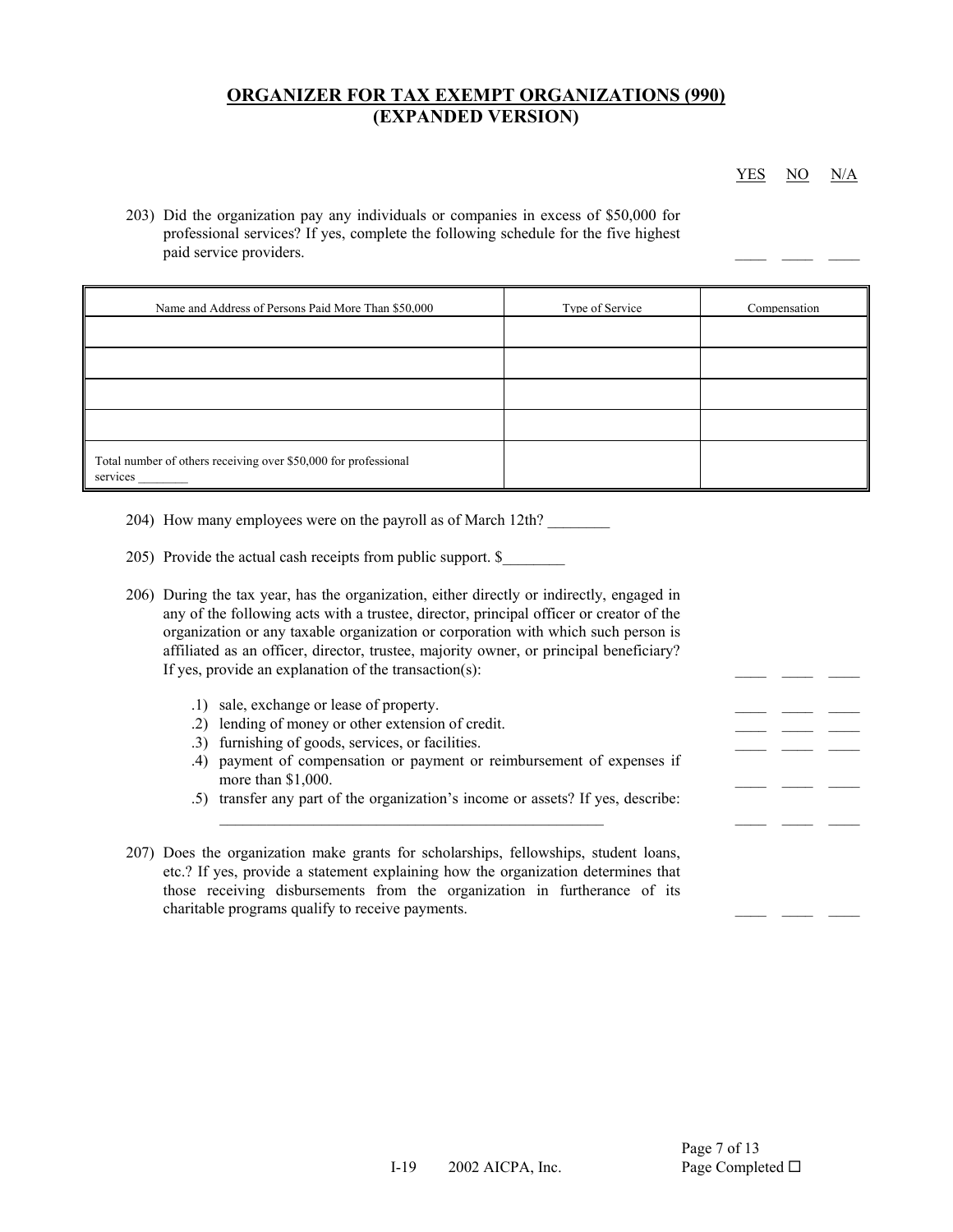|     | Transfers from the organization to a noncharitable exempt organization<br>of: |  |
|-----|-------------------------------------------------------------------------------|--|
|     | $(a)$ cash?                                                                   |  |
|     | (b) other assets?                                                             |  |
| .2) | Other transactions:                                                           |  |
|     | (a) sales of assets to a noncharitable exempt organization?                   |  |
|     | (b) purchases of assets from a noncharitable exempt organization?             |  |
|     | (c) rental of facilities or equipment?                                        |  |
|     | (d) reimbursement arrangements?                                               |  |
|     | (e) loans or loan guarantees?                                                 |  |
|     | performance of services or membership or fundraising solicitations?<br>(f)    |  |

#### .4) If the answer to any of the above is yes, complete the following schedule.

| Amount Involved | Name of Noncharitable Exempt Organization | Description of Transfers, Transactions, and Sharing Arrangements |
|-----------------|-------------------------------------------|------------------------------------------------------------------|
|                 |                                           |                                                                  |
|                 |                                           |                                                                  |
|                 |                                           |                                                                  |
|                 |                                           |                                                                  |
|                 |                                           |                                                                  |
|                 |                                           |                                                                  |
|                 |                                           |                                                                  |
|                 |                                           |                                                                  |
|                 |                                           |                                                                  |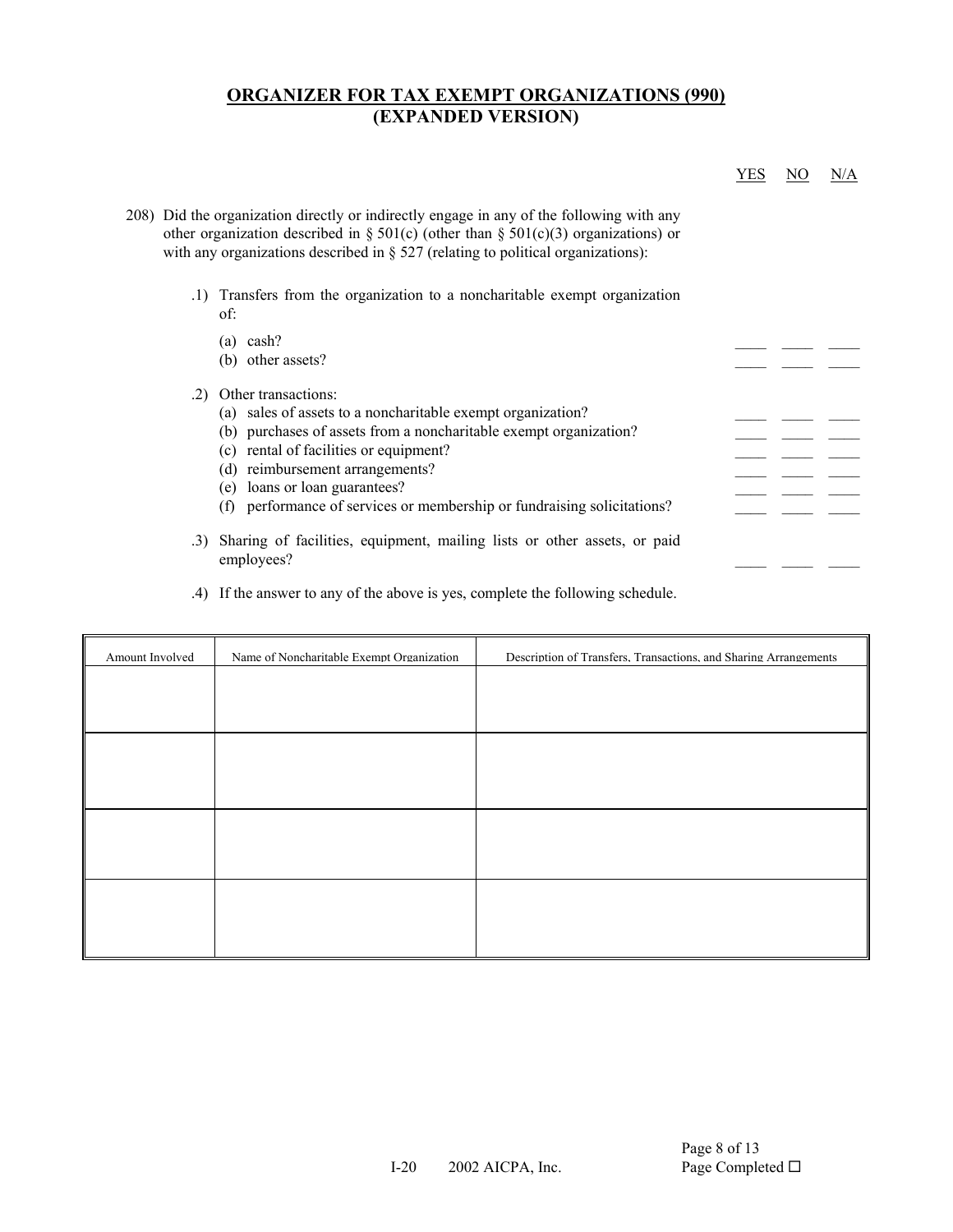YES NO N/A

 $\frac{1}{2}$  ,  $\frac{1}{2}$  ,  $\frac{1}{2}$  ,  $\frac{1}{2}$ 

 $\frac{1}{2}$  ,  $\frac{1}{2}$  ,  $\frac{1}{2}$  ,  $\frac{1}{2}$ 

 $\frac{1}{2}$  ,  $\frac{1}{2}$  ,  $\frac{1}{2}$  ,  $\frac{1}{2}$ 

 $\frac{1}{2}$  ,  $\frac{1}{2}$  ,  $\frac{1}{2}$  ,  $\frac{1}{2}$ 

 $\frac{1}{2}$  ,  $\frac{1}{2}$  ,  $\frac{1}{2}$  ,  $\frac{1}{2}$ 

 $\frac{1}{2}$  ,  $\frac{1}{2}$  ,  $\frac{1}{2}$  ,  $\frac{1}{2}$ 

 $\frac{1}{2}$  ,  $\frac{1}{2}$  ,  $\frac{1}{2}$  ,  $\frac{1}{2}$ 

 209) Is the organization directly or indirectly affiliated with, or related to, one or more tax-exempt organizations described in § 501(c) (other than § 501(c)(3)) or with any organizations described in § 527 (relating to political organizations)? If yes, complete the following schedule.

| Name of Organization | Tvpe of Organization | Description of Relationship |
|----------------------|----------------------|-----------------------------|
|                      |                      |                             |
|                      |                      |                             |
|                      |                      |                             |
|                      |                      |                             |
|                      |                      |                             |
|                      |                      |                             |
|                      |                      |                             |
|                      |                      |                             |

#### 300) PRIVATE SCHOOLS

- 301) Does the organization have a racially nondiscriminatory policy toward students by statement in its charter, bylaws, other governing instrument, or in a resolution of its governing body?
- 302) Does the organization include a statement of its racially nondiscriminatory policy toward students in all its brochures, catalogues, and other written communications with the public dealing with student admissions, programs, and scholarships?
- 303) Has the organization publicized its racially nondiscriminatory policy through newspaper or broadcast media during the period of solicitation for students, or during the registration period if it has no solicitation program, in a way that makes the policy known to all parts of the general community served? If yes, provide a description; if "no," provide an explanation.
- 304) Does the organization maintain the following (provide an explanation of any "no" or "n/a" answers):
	- .1) records indicating the racial composition of the student body, faculty, and administrative staff?
- .2) records documenting that scholarships and other financial assistance are awarded on a racially nondiscriminatory basis?
- .3) copies of all catalogues, brochures, announcements, and other written communications to the public dealing with student admissions, programs, and scholarships?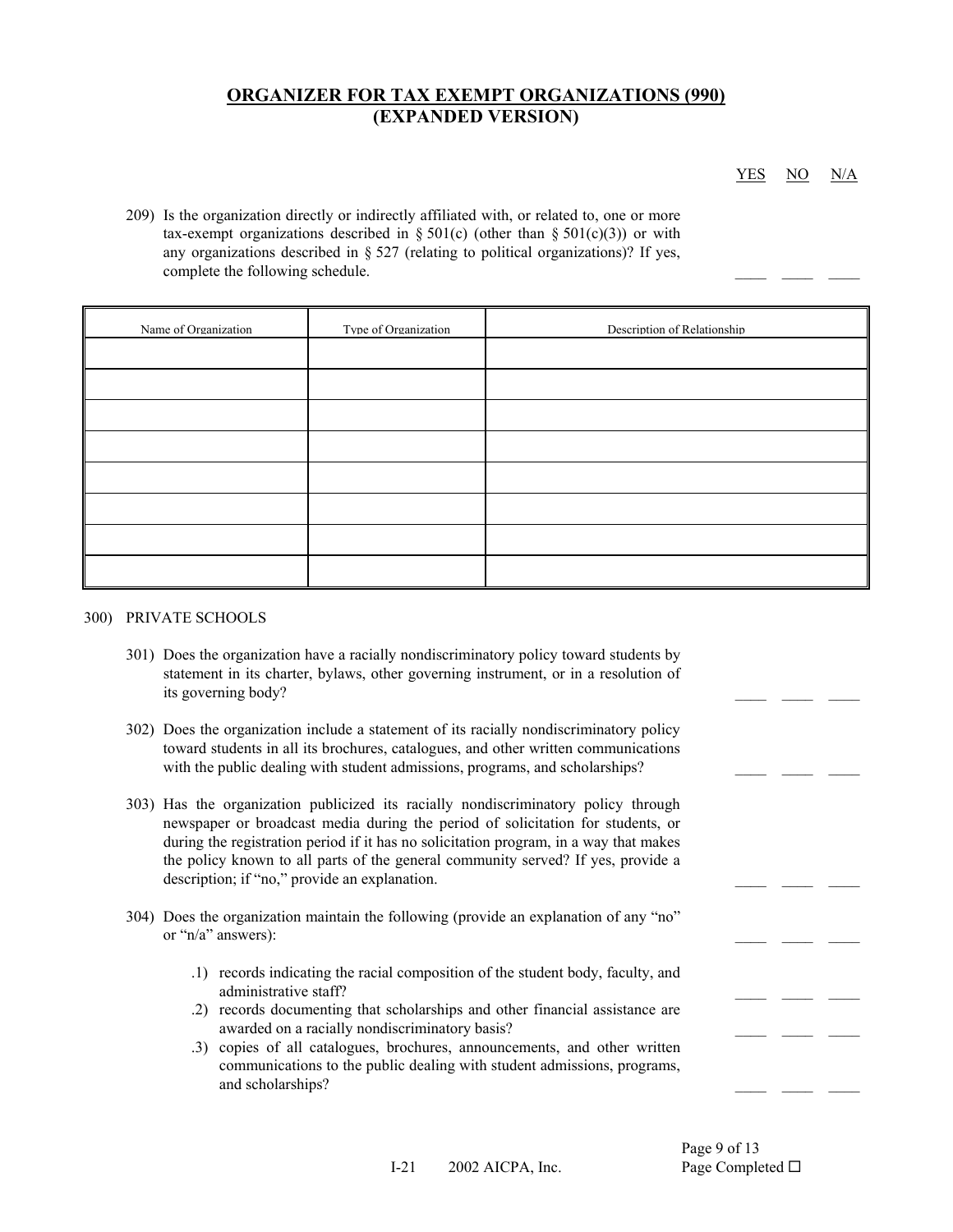|      |                                                                                                                                                                                                                                                                                                                                                                                                                                                                                                                                                                                                               | <b>YES</b> | $\underline{\mathrm{NO}}$ | <u>N/A</u> |
|------|---------------------------------------------------------------------------------------------------------------------------------------------------------------------------------------------------------------------------------------------------------------------------------------------------------------------------------------------------------------------------------------------------------------------------------------------------------------------------------------------------------------------------------------------------------------------------------------------------------------|------------|---------------------------|------------|
|      | .4) copies of all material used by the organization or on its behalf to solicit<br>contributions?                                                                                                                                                                                                                                                                                                                                                                                                                                                                                                             |            |                           |            |
|      | 305) Did the organization discriminate by race in any way with respect to (provide an<br>explanation for any yes answers):                                                                                                                                                                                                                                                                                                                                                                                                                                                                                    |            |                           |            |
|      | .1) students' rights or privileges?<br>.2) admissions policies?                                                                                                                                                                                                                                                                                                                                                                                                                                                                                                                                               |            |                           |            |
|      | .3) employment of faculty or administrative staff?                                                                                                                                                                                                                                                                                                                                                                                                                                                                                                                                                            |            |                           |            |
|      | .4) scholarships or other financial assistance?                                                                                                                                                                                                                                                                                                                                                                                                                                                                                                                                                               |            |                           |            |
|      | .5) educational policies?                                                                                                                                                                                                                                                                                                                                                                                                                                                                                                                                                                                     |            |                           |            |
|      | .6) use of facilities?                                                                                                                                                                                                                                                                                                                                                                                                                                                                                                                                                                                        |            |                           |            |
|      | .7) athletic programs?                                                                                                                                                                                                                                                                                                                                                                                                                                                                                                                                                                                        |            |                           |            |
|      | .8) other extracurricular activities?                                                                                                                                                                                                                                                                                                                                                                                                                                                                                                                                                                         |            |                           |            |
|      |                                                                                                                                                                                                                                                                                                                                                                                                                                                                                                                                                                                                               |            |                           |            |
|      | 306) Did the organization receive any financial aid or assistance from a governmental<br>agency? If yes, provide a schedule and indicate if the organization's right to such<br>aid has ever been revoked or suspended.                                                                                                                                                                                                                                                                                                                                                                                       |            |                           |            |
|      | 307) Does the organization certify that it has complied with the applicable requirements<br>of §§ 4.01 through 4.05 of Rev. Proc. 75-50, covering racial nondiscrimination? If<br>no, provide an explanation.                                                                                                                                                                                                                                                                                                                                                                                                 |            |                           |            |
| 400) | REVENUE AND SUPPORT                                                                                                                                                                                                                                                                                                                                                                                                                                                                                                                                                                                           |            |                           |            |
|      | 401) Provide a schedule listing contributors who, during the tax year, gave (directly or<br>indirectly) money, securities or property with a value totaling at least \$5,000<br>(exclude individual gifts of less than \$1,000). Provide the donor's name, address,<br>total amount contributed and the date(s) contributed. If the organization is exempt<br>under § 501(c)(7), (8), (10), or (19), substitute \$1,000 for the \$5,000 above and<br>explain the specific purpose and actual use of each gift. For non-cash contributions<br>provide a description of the property and its fair market value. |            |                           |            |
|      | 402) Did the organization sell or dispose of any assets (other than inventory) during the                                                                                                                                                                                                                                                                                                                                                                                                                                                                                                                     |            |                           |            |
|      | tax year? If yes, provide a schedule listing (sales of publicly traded securities may<br>be aggregated):                                                                                                                                                                                                                                                                                                                                                                                                                                                                                                      |            |                           |            |
|      | description of asset.                                                                                                                                                                                                                                                                                                                                                                                                                                                                                                                                                                                         |            |                           |            |
|      | date acquired.                                                                                                                                                                                                                                                                                                                                                                                                                                                                                                                                                                                                |            |                           |            |
|      | how acquired.                                                                                                                                                                                                                                                                                                                                                                                                                                                                                                                                                                                                 |            |                           |            |
|      | date sold.                                                                                                                                                                                                                                                                                                                                                                                                                                                                                                                                                                                                    |            |                           |            |
|      | buyer.                                                                                                                                                                                                                                                                                                                                                                                                                                                                                                                                                                                                        |            |                           |            |
|      | gross sales price.                                                                                                                                                                                                                                                                                                                                                                                                                                                                                                                                                                                            |            |                           |            |
|      | if purchased, cost or other basis.                                                                                                                                                                                                                                                                                                                                                                                                                                                                                                                                                                            |            |                           |            |
|      | if donated, value at time acquired.                                                                                                                                                                                                                                                                                                                                                                                                                                                                                                                                                                           |            |                           |            |
|      | expense of sale.                                                                                                                                                                                                                                                                                                                                                                                                                                                                                                                                                                                              |            |                           |            |

Page 10 of 13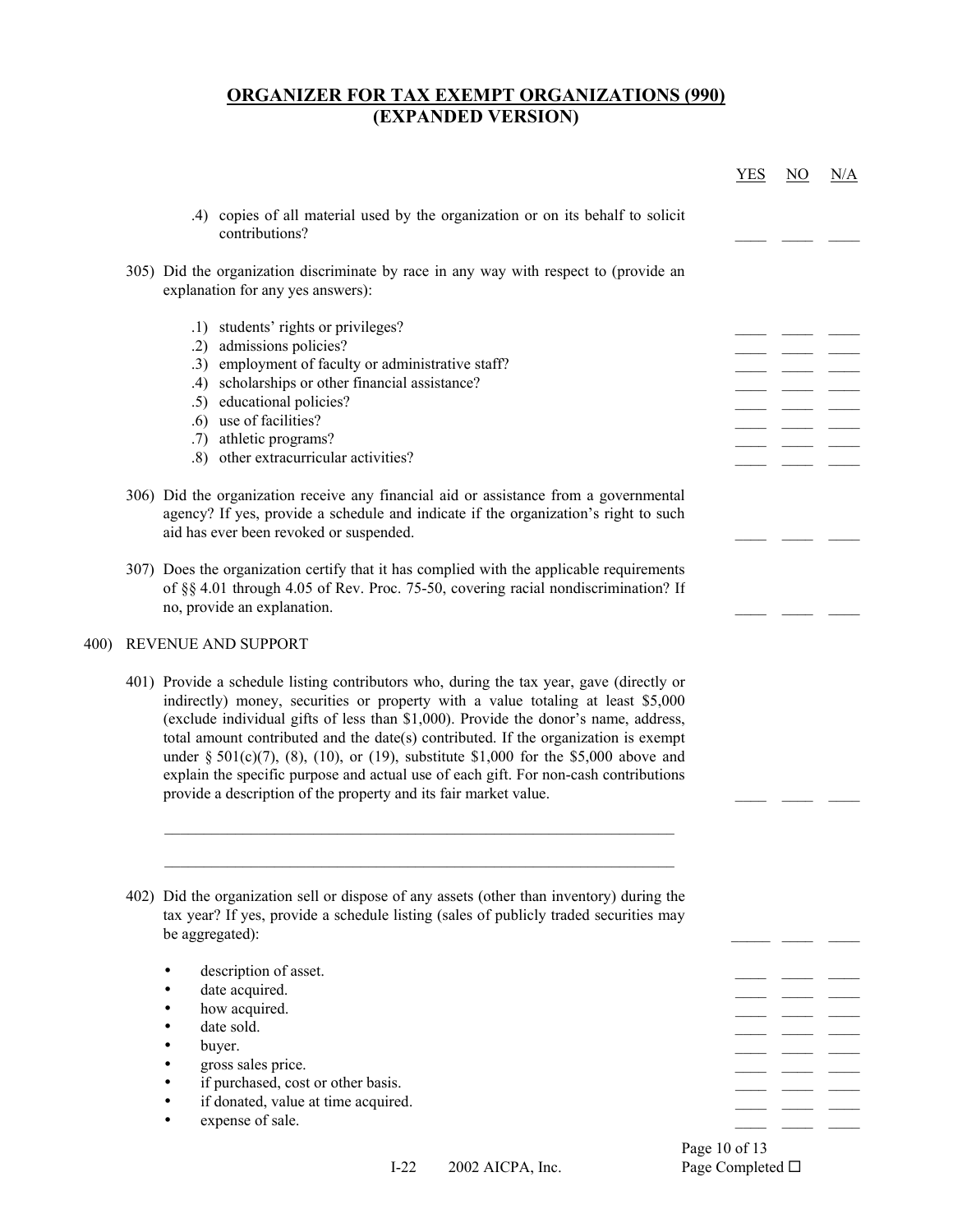|      |                                                                                                                                                                                                                                                                                                                                                                                                                                                                                                                                                                                                                                                                                                                                                                      | <b>YES</b> | $\overline{NO}$ | N/A |
|------|----------------------------------------------------------------------------------------------------------------------------------------------------------------------------------------------------------------------------------------------------------------------------------------------------------------------------------------------------------------------------------------------------------------------------------------------------------------------------------------------------------------------------------------------------------------------------------------------------------------------------------------------------------------------------------------------------------------------------------------------------------------------|------------|-----------------|-----|
|      | improvements made after acquisition.<br>depreciation since acquisition.<br>$\bullet$                                                                                                                                                                                                                                                                                                                                                                                                                                                                                                                                                                                                                                                                                 |            |                 |     |
|      | 403) Did the organization sponsor any special fund raising events? If yes, provide a<br>schedule listing the three largest special events conducted, as measured by gross<br>receipts. Describe each of these events and indicate for each event the gross<br>receipts, the amount of contributions included in gross receipts, the gross revenue<br>(gross receipts less contributions), the direct expenses, and the net income (gross<br>revenue less direct expenses). Furnish the same information in total figures for all<br>other special events held that are not among the three largest. Indicate the type and<br>number of the events not listed individually (for example, three dances and two<br>raffles). (Provide copies of fundraising materials.) |            |                 |     |
|      | 404) Provide a computation of cost of goods sold for the sale of inventory items.                                                                                                                                                                                                                                                                                                                                                                                                                                                                                                                                                                                                                                                                                    |            |                 |     |
|      | 405) Do you provide written acknowledgment to donors of individual contributions of<br>\$250 or more?                                                                                                                                                                                                                                                                                                                                                                                                                                                                                                                                                                                                                                                                |            |                 |     |
|      | 406) Do you provide information on the amount of the deductible donation to donors of<br>quid pro quo donations in excess of \$75?                                                                                                                                                                                                                                                                                                                                                                                                                                                                                                                                                                                                                                   |            |                 |     |
|      | 407) If membership dues and contributions have been reported in one income category<br>provide a breakout.                                                                                                                                                                                                                                                                                                                                                                                                                                                                                                                                                                                                                                                           |            |                 |     |
| 500) | <b>EXPENSES</b>                                                                                                                                                                                                                                                                                                                                                                                                                                                                                                                                                                                                                                                                                                                                                      |            |                 |     |
|      | 501) For all organizations other than §§ 501(c)(3) and (c)(4) organizations and<br>$\S$ 4947(a)(1) charitable trusts, does the organization desire to allocate expenses<br>under the classifications of expenses related to management/general, program<br>services, and fundraising? If yes, categorize expenses on the organization's trial<br>balance.                                                                                                                                                                                                                                                                                                                                                                                                            |            |                 |     |
|      | 502) Did the organization award any grants or other allocations during the tax year? If<br>yes, provide a schedule of the following for each class of activity:                                                                                                                                                                                                                                                                                                                                                                                                                                                                                                                                                                                                      |            |                 |     |
|      | donee's name and address<br>amount of the grant or allocation<br>٠<br>relationship of any donee to any person or corporation with an interest in the<br>$\bullet$<br>organization                                                                                                                                                                                                                                                                                                                                                                                                                                                                                                                                                                                    |            |                 |     |
|      | 503) Does the organization provide any of the following benefits to members or<br>dependents (do not include employment-related benefits provided to officers and<br>employees)? If yes, provide a schedule showing amounts of:                                                                                                                                                                                                                                                                                                                                                                                                                                                                                                                                      |            |                 |     |
|      | death, sickness, hospitalization, or disability benefits<br>unemployment compensation benefits<br>٠<br>other benefits (describe)<br>٠                                                                                                                                                                                                                                                                                                                                                                                                                                                                                                                                                                                                                                |            |                 |     |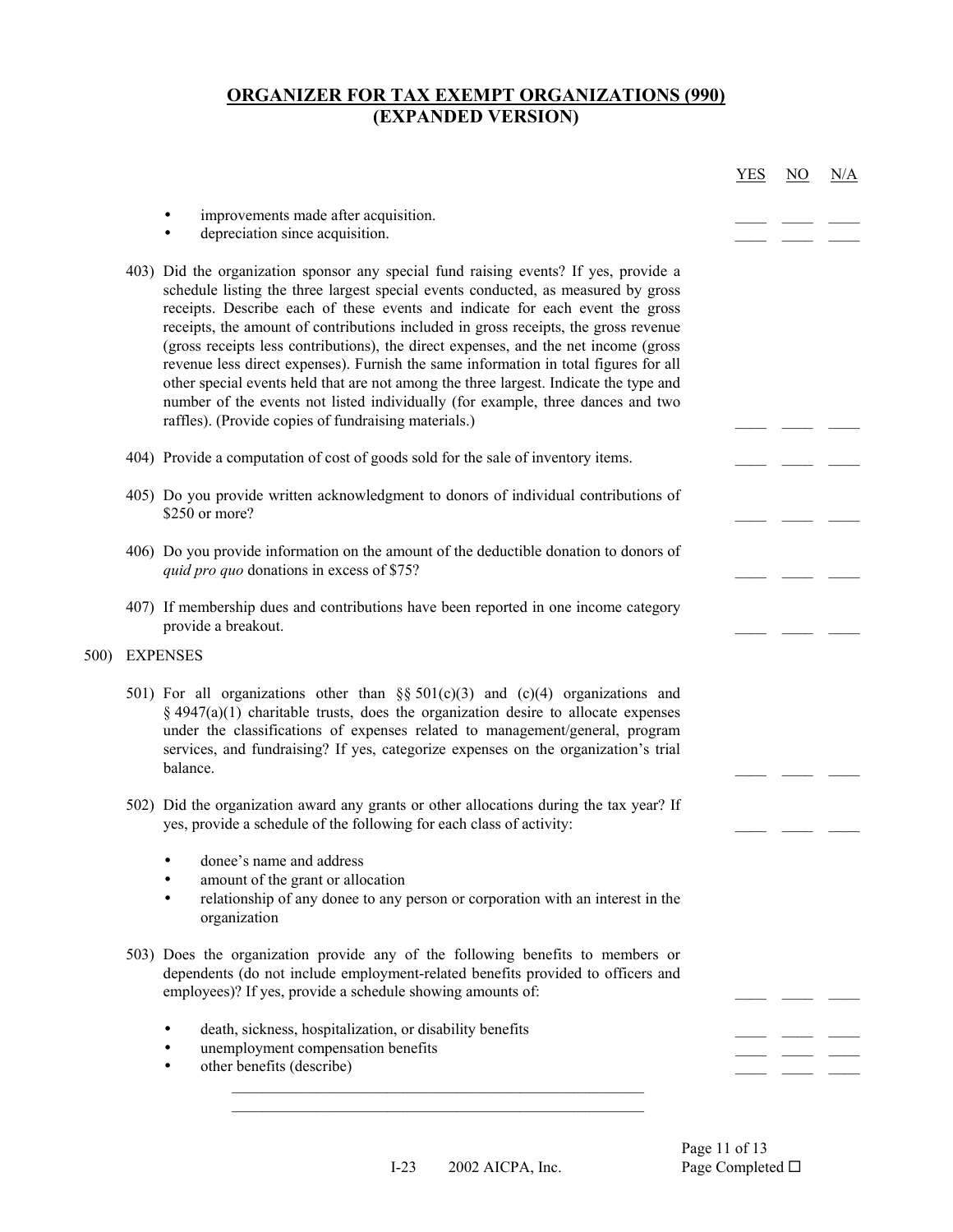|            |                                                                                                                                                                                                                                                                                                                                                                                                                                                                                                           | <b>YES</b> | $\overline{NO}$ | N/A |
|------------|-----------------------------------------------------------------------------------------------------------------------------------------------------------------------------------------------------------------------------------------------------------------------------------------------------------------------------------------------------------------------------------------------------------------------------------------------------------------------------------------------------------|------------|-----------------|-----|
|            | 504) Did the organization make payments to affiliates? If yes, provide a schedule listing<br>the following:                                                                                                                                                                                                                                                                                                                                                                                               |            |                 |     |
|            | name and address of each affiliate receiving payments.<br>amount and purpose of the payments.                                                                                                                                                                                                                                                                                                                                                                                                             |            |                 |     |
|            | 505) For §§ 501(c)(3), (4) organizations, did the organization evaluate compensation<br>and benefits payments to officers, directors and employees under the excess<br>benefit rules?                                                                                                                                                                                                                                                                                                                     |            |                 |     |
|            | 506) If the organization incurred joint costs for a combined educational campaign and<br>fundraising solicitation, provide a schedule that allocates the amount incurred<br>among programs services, management and fundraising.                                                                                                                                                                                                                                                                          |            |                 |     |
| <b>600</b> | <b>BALANCE SHEET</b>                                                                                                                                                                                                                                                                                                                                                                                                                                                                                      |            |                 |     |
|            | 601) Does the organization have any loans receivable (include receivables from<br>officers, directors, trustees and key employees) at year-end? If yes, provide a<br>schedule showing the following information:                                                                                                                                                                                                                                                                                          |            |                 |     |
|            | borrower's name (identify officers, directors, trustees or key employees).<br>٠<br>original amount.<br>٠<br>balance due at year end.<br>٠<br>date of note.<br>$\bullet$<br>maturity date.<br>٠<br>repayment terms.<br>٠<br>interest rate.<br>٠<br>security provided by the borrower.<br>٠<br>purpose of the loan.<br>٠<br>description and fair market value of the consideration furnished by the<br>$\bullet$<br>lender (for example, cash-\$1,000; or 100 shares of XYZ, Inc. common<br>stock-\$9,000). |            |                 |     |
|            | 602) Does the organization hold any land, buildings or equipment for investment<br>purposes? If yes, provide a schedule listing the following:<br>description.<br>cost or other basis.<br>$\bullet$<br>accumulated depreciation.<br>٠<br>investment in fixed assets held at year-end.<br>٠<br>show the cost or other basis, accumulated depreciation, and book value for<br>$\bullet$<br>each asset.                                                                                                      |            |                 |     |
|            | 603) Does the organization hold securities or other investments (other than land,<br>buildings and equipment)? If yes, provide a schedule describing each of these<br>investments held at year-end, including the cost and end of year market value.                                                                                                                                                                                                                                                      |            |                 |     |